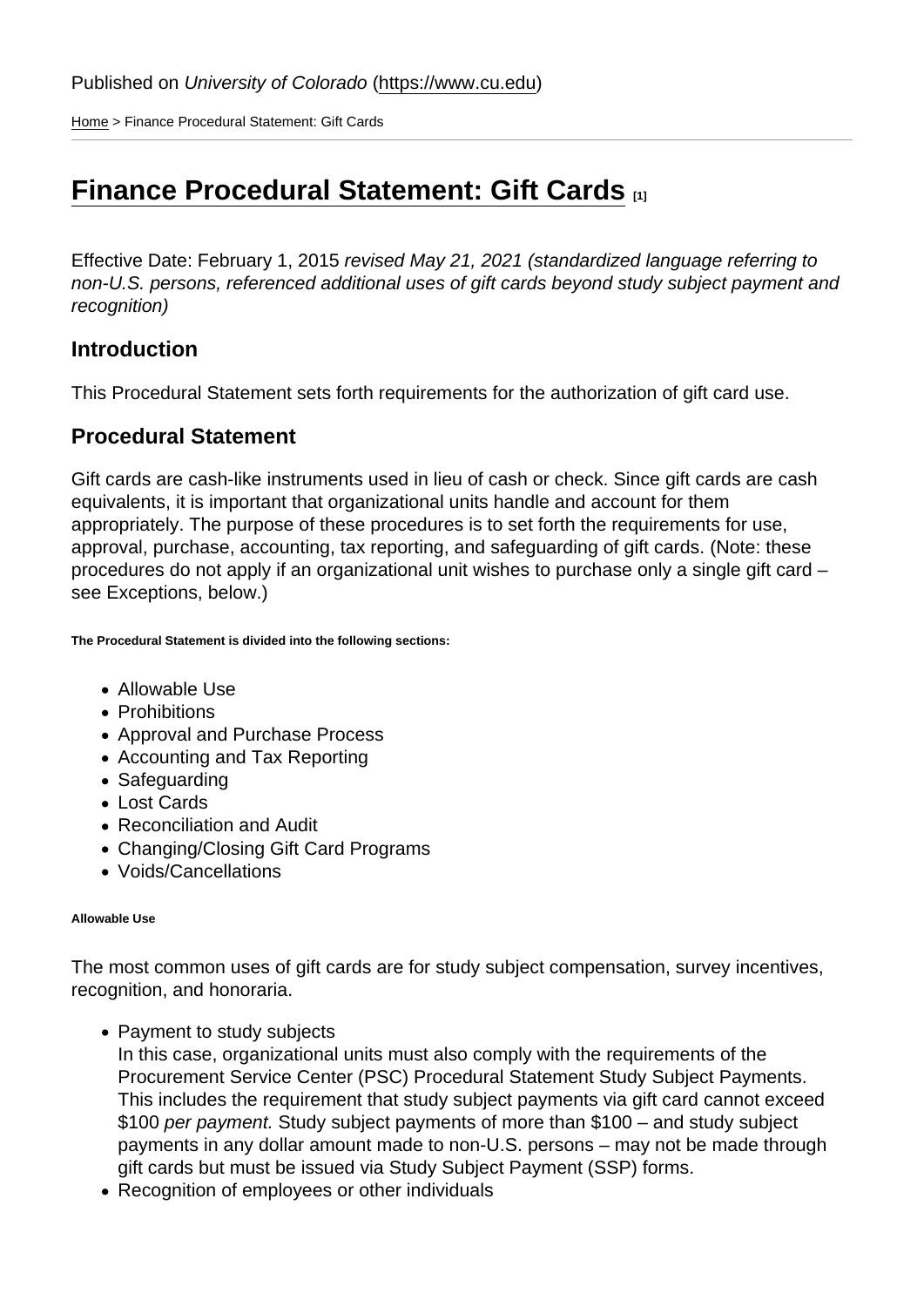In this case, organizational units must also comply with the requirements of the Finance Procedural Statement Recognition and Training. This includes abiding by any additional restrictions imposed according to the type and dollar amount of the recognition. Recognition awards in any dollar amount made to non-U.S. persons may not be made through gift cards but must be issued via Payment Authorization (PA) forms.

In all cases, gift cards should be considered for use only after a careful review of the Administrative Policy Statement (APS) Propriety of Expenses, including application of the Tests of Propriety contained in that APS. Furthermore, their use must be in compliance with the Finance Procedural Statement Sensitive Expenses.

#### **Prohibitions**

Gift cards may not be used for any reason other than their originally stated purpose. Gift cards for different purposes and for different projects must be kept separate.

Furthermore, gift cards may not be used:

For student academic awards.

All student academic awards must be processed through the respective campus financial aid office so that such payments may be considered for financial aid eligibility and be tracked by the campus bursar's office for tax reporting purposes. Academic awards involve scholarship- or classroom-related payments.

Note that students may receive gift cards as compensation. Compensation involves participation in a study/survey or receipt of a door prize. Compensation payments do not affect student financial aid.

The campus controller's (finance) office will consult with the campus financial aid office as appropriate to determine allowability of gift cards for students based on purpose.

For payments/awards to non-U.S. persons. Payments/awards to non-U.S. persons must instead be issued via the appropriate mechanism (e.g., SSP form, PA form) to assure international tax review.

#### **Approval and Purchase Process**

The purchase of gift cards must be reviewed and approved in advance by the respective campus controller's (finance) office. To request approval:

- Complete the Gift Card Authorization Request (GC) form.
- Attach additional documentation, if required according to the relevant procedures, e.g., Study Subject Payments or Recognition and Training.)
- Submit to the appropriate campus controller's (finance) office.

Upon approval, gift cards may be purchased using the University Procurement Card or a purchase order in the CU Marketplace.

Organizational units are cautioned to purchase only the number of cards needed for the near term (e.g., only the number of gift cards planned for distribution in the next two weeks or month). This is to keep inventory to what is necessary and to reduce the likelihood of unused cards after completion of the study/event. See Voids/Cancellations, below.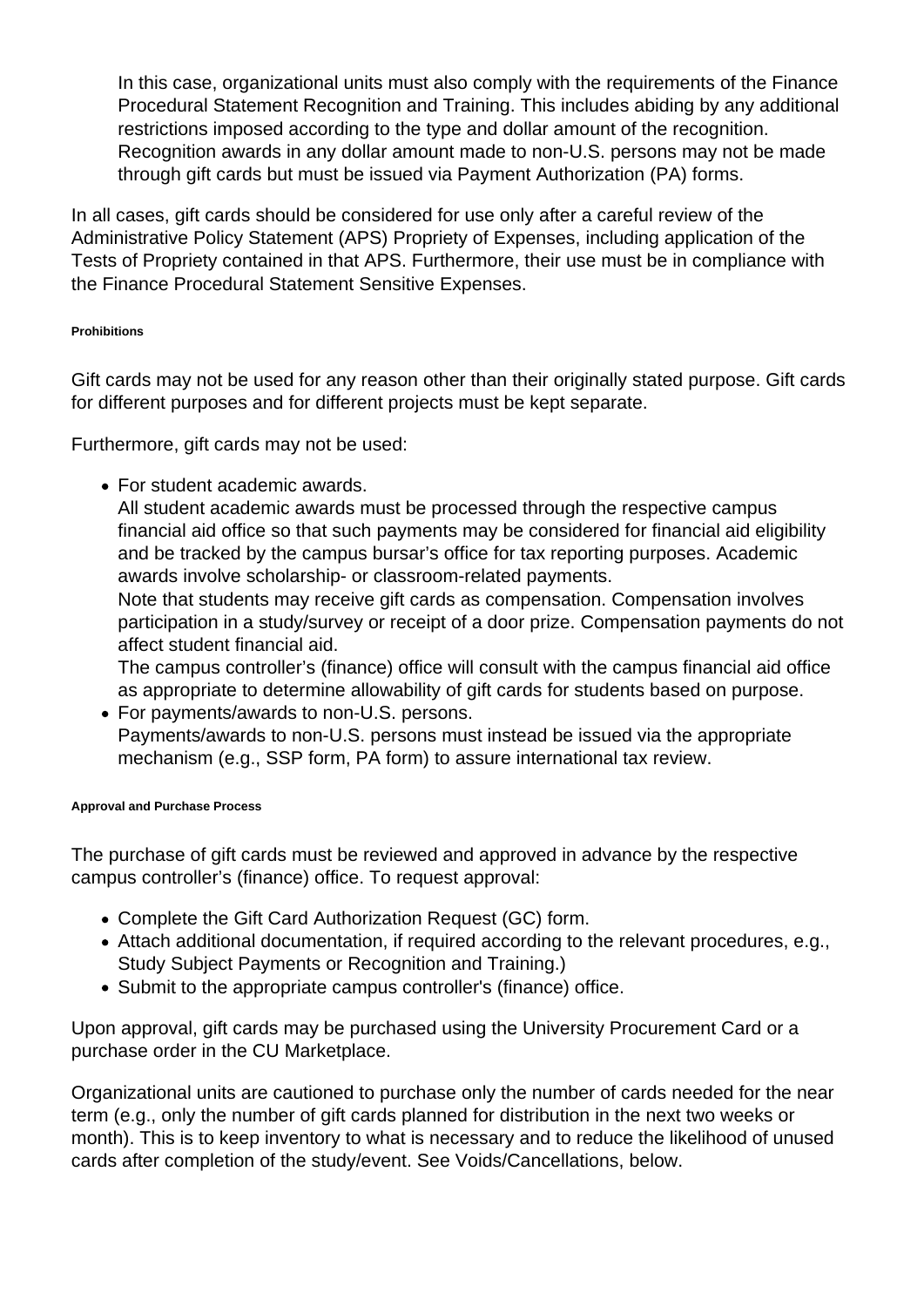#### **Accounting and Tax Reporting**

The expense for gift card purchases should be recorded according to their intended use/purpose. Frequently used Account ChartField values are:

- 495102 Study Subjects
- 550105 Performance / Supporting Awards Non Cash Non Employee
- 550106 Non Cash Recognition Employees
- 550108 Non Cash Participation/Recognition Non Employee

Tax reporting is determined according to gift card use and dollar amount. Study subject payments are considered compensation for time and inconvenience and are therefore treated as taxable income to the recipient per the Internal Revenue Code, regardless of the payment method or amount. (See the PSC Procedural Statement Study Subject Payments for additional information.) Recognition awards, rewards, or prizes made via gift card are generally tax reportable. (See the Finance Procedural Statement Recognition and Training for additional information and exceptions.)

#### **Safeguarding**

Internal controls over gift cards are required at all times. Each organizational unit must have written procedures in place that provide for the proper safeguarding of gift cards. At a minimum, the following internal controls must be in place:

• Custody.

For each purchase, a single individual must be the designated custodian of the gift cards. The custodian is responsible for ensuring that all purchasing, security, dispensing, tracking, and replenishing procedures are followed. To permanently change custodians, contact the campus controller's (finance) office. To temporarily transfer custody, the organizational unit may prepare a receipt acknowledging the transfer of responsibility; this receipt must be signed and dated by both parties stating that the recipient agrees to be held accountable for the safeguarding of the gift cards and will dispense the payment in accordance with the originally intended purpose of the cards. Each party to the agreement should receive a copy of the agreement; a copy must be kept with the inventory. This process will ensure that responsibility rests with a single individual at any point in time.

• Security.

Gift cards must be secured at all times, e.g., in a locked box inside a locked cabinet or drawer accessible only by the custodian.

### • Receipts (issuance).

Gift card issuances should be documented in a log (spreadsheet) or in a standard (prenumbered) receipt book. This must uniquely identify each payment in order to document the appropriate use of the card for audit purposes.

Information to be included for each card shall include at a minimum: Recipient name or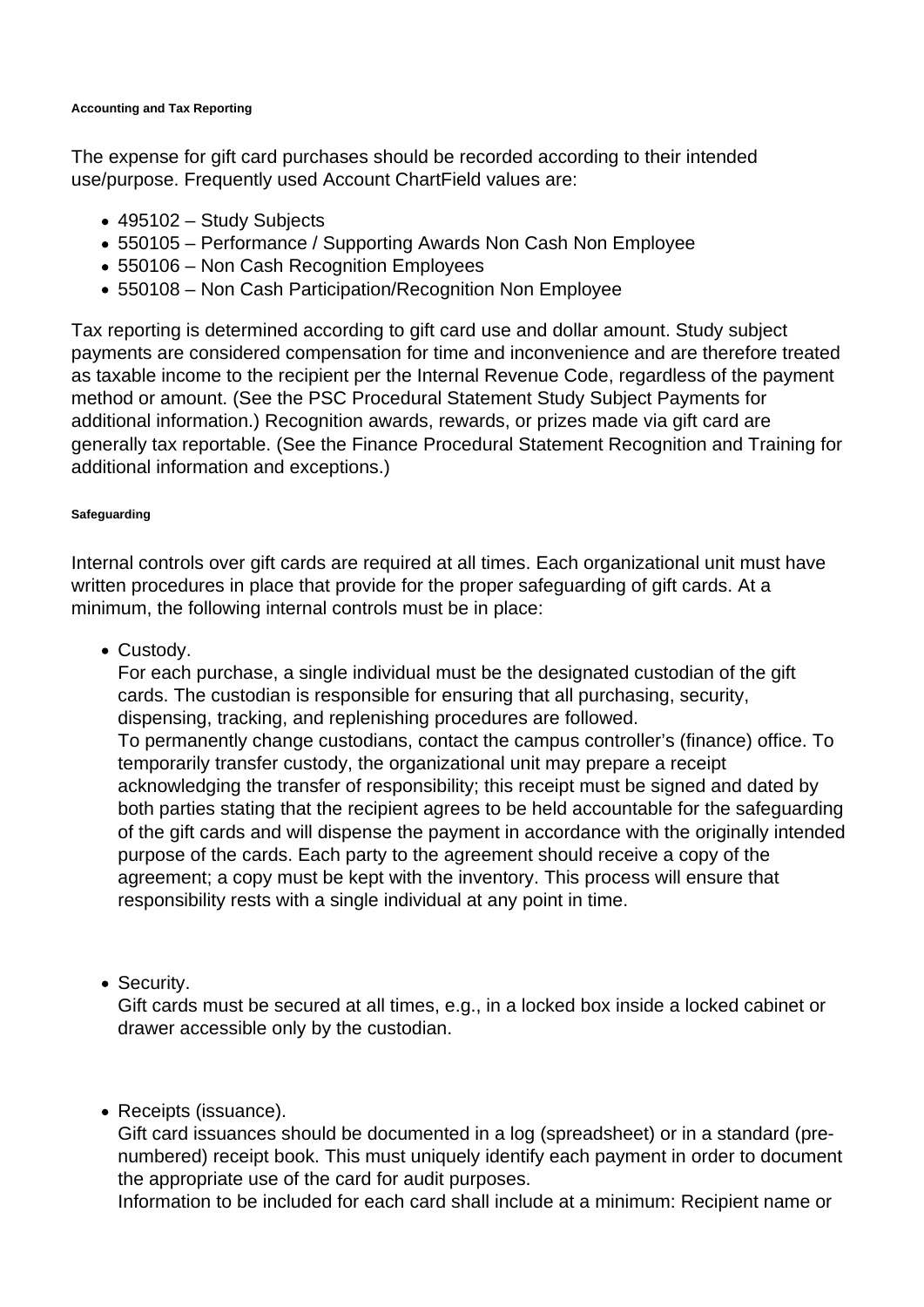study subject ID (the study subject ID is any number assigned by the organizational unit to identify the individual in order to protect confidentiality); Date; Purpose of payment; Serial number of gift card; Payment amount; Signature or initials of recipient.

• Audit Log.

The custodian must also keep a log (e.g., a spreadsheet) of gift card purchases and disbursements for audit purposes. This log must tie the above receipts (e.g., by receipt number and/or card number) to the purchases of gift cards recorded in the PeopleSoft Finance System (e.g., by Journal ID). This log will be used by the campus controller's (finance) office to audit the accuracy and adequacy of the gift card recordkeeping. This is particularly important in demonstrating that gift cards are reasonably allocable to a grant.

#### **Lost Cards**

The value of receipts and gift cards must total the authorized amount approved by the campus controller's (finance) office. Custodians are responsible for lost or stolen gift cards and may be held personally liable for the value of any missing cards. Any shortage must be reported immediately to the campus controller's (finance) office, who will liaison with the campus police department as appropriate.

#### **Reconciliation and Audit**

A reconciliation of gift cards should be conducted whenever gift cards are purchased or at least quarterly. This reconciliation should consist of verifying that the number of cards purchased minus the number of cards disbursed agrees with the number of cards on hand. In addition, the value of the cards purchased should agree with the amount recorded in the PeopleSoft Finance System. The inventory needs to be performed by an individual who is not responsible for the issuance or custody of the gift cards (preferably the department approver) and in the presence of the custodian.

The campus controller's (finance) office will periodically audit records related to gift cards, including:

- Vendor receipts (from purchase)
- Issuance receipts (from distribution to recipients)
- Log
- Inventory of unused gift cards (minimization of card inventory at any one time, record of card inventory, security of card inventory, appropriate disposition of unused cards at end of study)
- Whether receipts and logs support the gift card purchase transactions

All gift card inventories must be available for unannounced audit.

#### **Changing/ Closing Gift Card Programs**

To change information about a gift card program (e.g., custodian, SpeedType, amount), the organizational unit should complete a Gift Card Authorization Request (GC) form identifying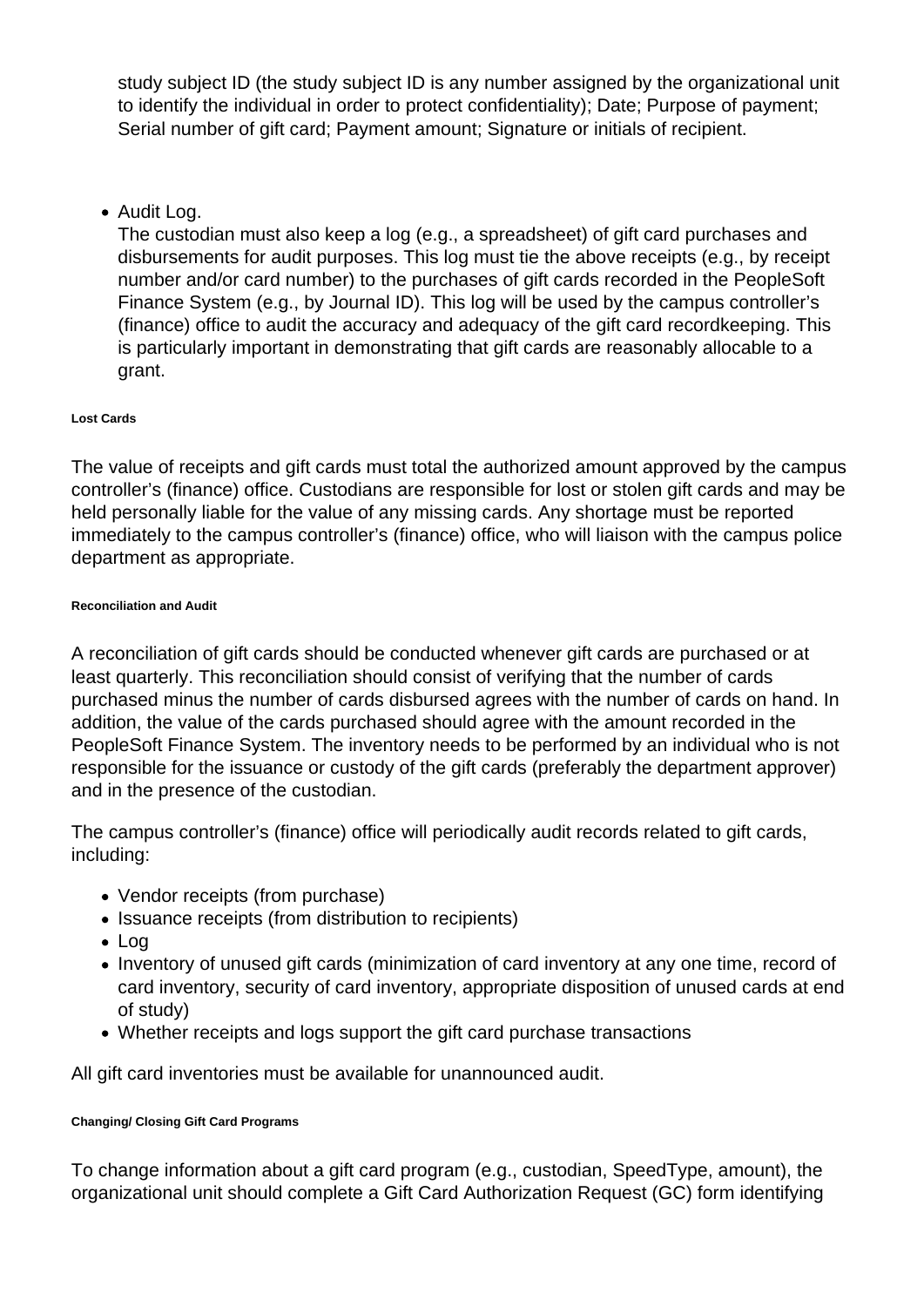only the changes, attach a copy of the initial GC form, and submit to the campus controller's (finance) office.

To close a gift card program, the organizational units should contact the campus controller's (finance) office for instructions.

### Voids/Cancellations

It is generally difficult to obtain refunds for unused gift cards. As a result, organizational units are cautioned to only purchase gift cards as they are ready to issue them.

- For unused cards that are returned: any refund monies received from the vendor must be deposited immediately to the appropriate SpeedType against the expense.
- For unused cards that cannot be returned: the organizational unit should contact the campus controller's (finance) office for advice (e.g., it may be possible to change the gift cards' use/purpose in this case).

For unused gift cards purchased with sponsored project funds: The organizational unit must move the expense off of the project to an unrestricted source.

## **Exceptions**

If an organizational unit wishes to purchase a single-use gift card, e.g., one or two cards intended as a recognition gift, associated with an approved HR Recognition Program or otherwise in accordance with the Finance Procedural Statement Recognition and Training:

- For all campuses: The above procedures related to submission of the Gift Card Authorization Request (GC) form do not apply. All other procedures relating to custody, safeguarding, documentation, and so forth still apply, as do all related policies and procedures.
- In addition, for all campuses except CU-Boulder: The organizational unit should contact the respective campus controller's (finance) office directly to discuss use, safeguarding, and other issues and to request approval via email to purchase the card.

If an organizational unit has any other request that varies from procedures, the organizational unit should contact the respective campus controller's (finance) office.

Contact information is provided below.

Related Policies and Procedures

- Administrative Policy Statement (APS) [Propriety of Expenses](https://www.cu.edu/ope/aps/4015) [2]
- Finance Procedural Statement [Recognition and Training](https://www.cu.edu/controller/procedures/finance-procedural-statements/finance-procedural-statement-recognition-and) [3]
- Finance Procedural Statement [Sensitive Expenses](https://www.cu.edu/controller/procedures/finance-procedural-statements/finance-procedural-statement-sensitive-expenses) [4]
- PSC Procedural Statement [Study Subject Payments](https://www.cu.edu/psc/policies/psc-procedural-statement-study-subject-payments) [5]

Related Forms & Other Resources

- [Gift Card Training PowerPoint Slides](https://www.cu.edu/psc/policies/gift-card-training-powerpoint) [6]
- [Gift Card Authorization Request \(GC\)](https://www.cu.edu/psc/policies/gift-card-authorization-request-gc) [7]
- [Recognition Reporting \(RR\)](https://www.cu.edu/psc/forms/recognition-reporting-rr) [8]
- [Study Subject Payment \(SSP\)](https://www.cu.edu/psc/forms/study-subject-payment-ssp) [9]